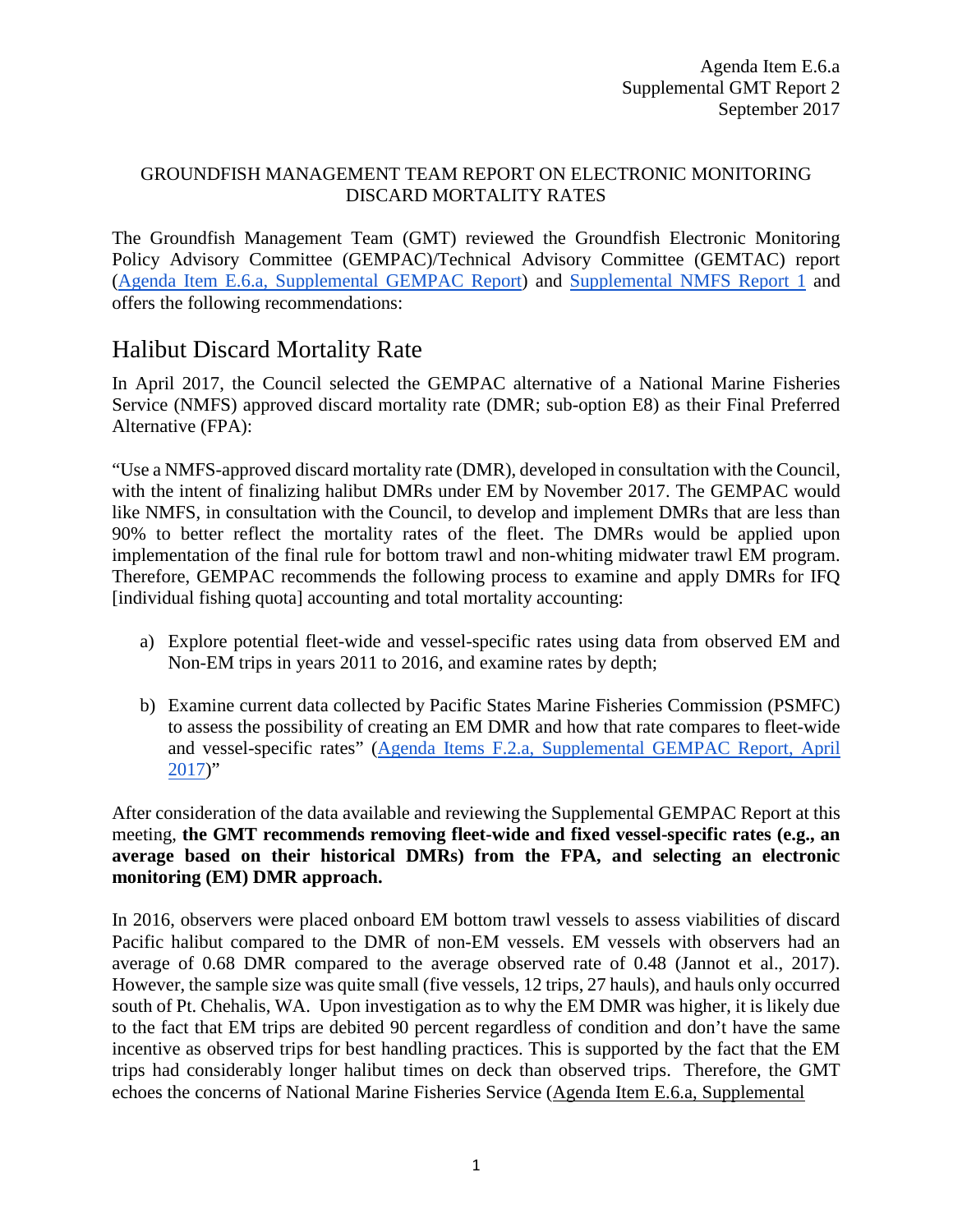[NMFS Report 1, September 2017\)](http://www.pcouncil.org/wp-content/uploads/2017/09/E6a_Sup_NMFS_Rpt1_SEPT2017BB.pdf) that this is not a representative sample and **recommends that this rate not be used for a fleet-wide DMR**.

Fixed vessel-specific rates would theoretically be based on the vessel's previous halibut DMRs under observers. However, there are a lot of questions about how this would be updated and applied. For example, what years would be used for the DMR? Would it be updated every year? What rates would be used for those EM vessels that were not observed for biological sampling during a year? Furthermore, vessels may have an extremely high rate in one year when in fact, the viabilities of the halibut discarded in the next year are excellent (or vice versa).

Most importantly, the GMT does not believe that locking in flat rates irrespective of trip conditions is the best approach, given that modeling has identified factors such as time on deck that affect DMRs. Since we now have an improved understanding of what affects DMRs, the GMT believes the best approach for moving forward is to base EM DMRs on the conditions known to affect mortality as per our proposal.

The GMT therefore believes that an EM DMR, as described in Supplemental GMT Report 1, is the best method available at this time for implementing a reduced DMR for halibut for EM bottom trawl vessels. **We again recommend that the GMT Alternative in Report 1 be forwarded for review by the Scientific and Statistical Committee (SSC) in November.**

Regarding EM midwater trawl vessels, since there were no observed EM vessels in the midwater fleet, the GMT cannot definitively say these rates are applicable to all trawl gear. The GMT proposes looking at available data between now and the November Council meeting to assess whether or not the DMR methodology can be applied, or if a separate rate should be developed.

### **DMR Buffers for Uncertainty**

The GMT recognizes that the use of DMR on EM trips is new and there is uncertainty surrounding the proposed method and application. The GMT has therefore developed two buffer sub-options that the Council could consider.

*Sub-Option A: After a certain time limit, assume the 90 percent dead DMR* Rationale: The probability of the dead viability rapidly increases and approaches an asymptote with longer times on deck.

*Sub-Option B: Add an "across-the-board" X percent buffer to all times (or time intervals)*  Rationale: The GMT recognizes that there may be uncertainty regarding the proposed DMRs on EM trips in general, and specifically for longer times, as the actual viability of the halibut can't be accessed. If intervals were used (e.g., 0-10 minutes, 10-20 minutes, etc.), higher buffers could be used with longer times.

These sub-options can be further developed in November if the SSC endorses the GMT-proposed methodology. The GMT does see these sub-options as a policy call, and a measure of how risktolerant the Council wants to be in implementing DMRs for EM bottom trawl vessels.